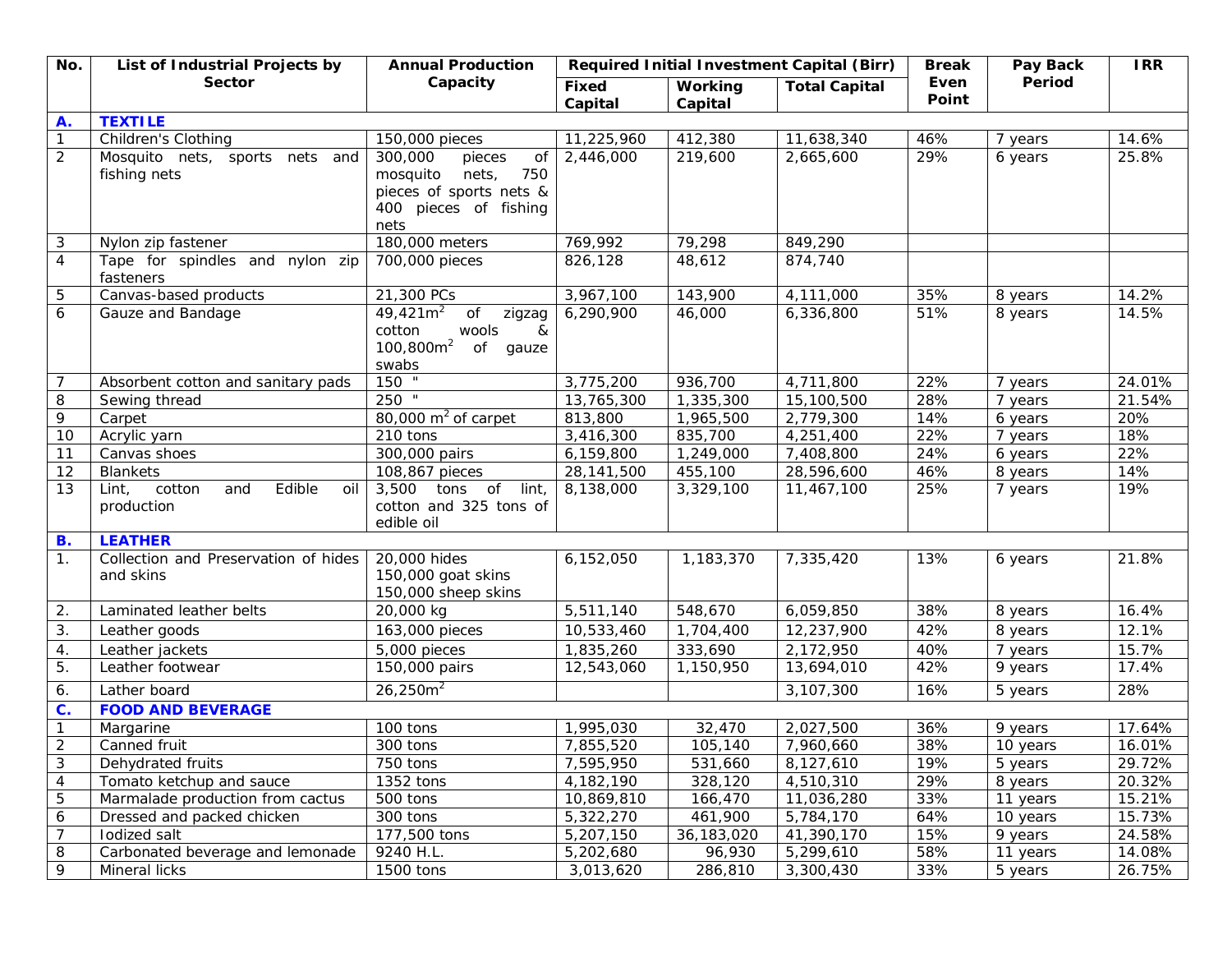| No.                         | List of Industrial Projects by                                  | <b>Annual Production</b>                                                                            | Required Initial Investment Capital (Birr) |                           |                      | <b>Break</b>  | Pay Back                | <b>IRR</b> |
|-----------------------------|-----------------------------------------------------------------|-----------------------------------------------------------------------------------------------------|--------------------------------------------|---------------------------|----------------------|---------------|-------------------------|------------|
|                             | <b>Sector</b>                                                   | Capacity                                                                                            | <b>Fixed</b><br>Capital                    | <b>Working</b><br>Capital | <b>Total Capital</b> | Even<br>Point | Period                  |            |
| 10                          | Powdered Milk                                                   | 400 tons                                                                                            | 23,915,490                                 | 1,358,900                 | 25,274,390           | 36%           | 9 years                 | 18.49%     |
| 11                          | Baby food                                                       | 900 tons                                                                                            | 7,187,300                                  | 194,560                   | 7,381,860            | 41%           | 10 years                | 16.91%     |
| 12                          | Composite flour                                                 | 5100 tons                                                                                           | 10,992,930                                 | 1,860,850                 | 12,858,770           | 28%           | 10 years                | 16.68%     |
| 13                          | Corn flakes                                                     | 1,500 tons                                                                                          | 3,413,480                                  | 1,714,330                 | 5,127,810            | 27%           | 7 years                 | 25.6%      |
| 14                          | Vinegar                                                         | 20,000 liters                                                                                       | 351,080                                    | 13,650                    | 364,730              | 34%           | 6 years                 | 24.8%      |
| 15                          | Beef in jelly                                                   | 9,000,000 tons                                                                                      | 8,586,930                                  | 5,036,800                 | 13,623,800           | 30%           | 9 years                 | 13.4%      |
| 16                          | <b>Spices</b>                                                   | 200 tons                                                                                            | 9,441,940                                  | 1,166,400                 | 10,608,300           | 28%           | 7 years                 | 22.4%      |
| 17                          | Pasteurized milk, butter, and cheese                            | $2.5$ million liters                                                                                | 3,937,100                                  | 316,650                   | 4,253,750            | 30%           | 6 years                 | 25.5%      |
| 18                          | Wine                                                            | 3,600 hectoliters                                                                                   | 6,637,100                                  | 416,400                   | 7,053,500            | 29%           | 7 years                 | 18.3%      |
| 19                          | Purified water                                                  | 144,00 hectoliters<br>Οf<br>purified water                                                          | 6,383,900                                  | 4,885,500                 | 11,269,500           | 12%           | 6 years                 | 27%        |
| 20                          | Bakery's yeast (instant dry yeast)                              | 60 tons                                                                                             | 4,035,700                                  | 160,200                   | 4,195,900            | 36%           | 7 years                 | 17%        |
| 21                          | Macaroni, pasta and biscuits                                    | 2500 tons of macaroni<br>spaghetti<br>and<br>and<br>1,500 tons of biscuits                          | 16,438,600                                 | 2,818,800                 | 19,257,400           | 17%           | 5 years                 | 28%        |
| 22                          | Livestock feed                                                  | 5,000 tons                                                                                          | 2,397,400                                  | 196,400                   | 2,593,900            | 37%           | 7 years                 | 16%        |
| 23                          | Poultry feed                                                    | 3750 tons                                                                                           | 4,424,300                                  | 188,400                   | 4,612,700            | 37%           | 8 years                 | 14%        |
| 24                          | Processed honey                                                 | 390 tons                                                                                            | 1,557,000                                  | 1,016,300                 | 2,573,000            | 19%           | 6 years                 | 26%        |
| 25                          | Potato chips                                                    | 72,000 kg                                                                                           | 3,599,000                                  | 265,800                   | 3.864,800            | 28%           | 6 years                 | 21%        |
| 26                          | Mini brewery (beer)                                             | 15,000 hectoliter                                                                                   | 15, 121, 400                               | 380,600                   | 15,504,000           | 18%           | 5 years                 | 34%        |
| D.                          | <b>WOOD PRODUCTS</b>                                            |                                                                                                     |                                            |                           |                      |               |                         |            |
| $\mathcal{I}$               | Pencil and wooden ruler production                              | 80,000<br>pencils<br>and<br>400,000 rulers                                                          | 7,097,200                                  | 285,900                   | 7,383,100            | 43%           | 8 years                 | 14%        |
| $\overline{2}$              | Toothpicks,<br>tongue<br>depressors,<br>wooden ladles and Forks | toothpicks,<br>3,000,000<br>3,000,000<br>tongue<br>depressors and 36,000<br>wooden ladles and forks | 495,600                                    | 34,600                    | 530,200              | 47%           | 8 years                 | 15%        |
| E.                          | <b>PAPER AND PAPER PRODUCTS</b>                                 |                                                                                                     |                                            |                           |                      |               |                         |            |
| $\mathcal{I}$               | <b>Gummed paper and Stickers</b>                                | 450 tons                                                                                            | 3,070,340                                  | 1,603,370                 | 4,673,700            | 27%           | 9 years                 | 19.64%     |
| $\mathcal{L}_{\mathcal{L}}$ | Handmade paper and egg trays                                    | 150 tons of handmade<br>paper and 10,000 egg<br>trays                                               | 1,228,690                                  | 16,430                    | 1,245,110            | 30%           | 7 years                 | 17.7%      |
| 3                           | Aluminum foil                                                   | 50 tons                                                                                             | 2,334,230                                  | 443,450                   | 2,777,680            |               |                         |            |
| $\boldsymbol{4}$            | Paper tubes and cones                                           | 100 tons                                                                                            | 2,138,300                                  | 179,000                   | 2,317,300            | 41%           | 9 years                 | 12.19%     |
| 5                           | Corrugated paper board                                          | 1000 tons                                                                                           | 5,399,500                                  | 2,435,500                 | 7,835,000            | 24%           | 9 years                 | 15.19%     |
| 6                           | Cement paper bags                                               | 17.28 million pieces                                                                                | 15,014,500                                 | 3,855,490                 | 18,869,990           | 23.76%        | 2 years                 | 51.3%      |
|                             | Toilet paper                                                    | 110 tons                                                                                            | 3,205,690                                  | 205,330                   | 3,411,020            | 68%           | 4 years and 7<br>months | 18.35%     |
| 8                           | Exercise books                                                  | 8 million pieces                                                                                    | 2,154,600                                  | 887,600                   | 3,042,200            | 38%           | 1 year and 2<br>months  | 39.12%     |
| 9                           | Sanitary Napkins                                                | 900 tons                                                                                            | 2,468,900                                  | 7,760,600                 | 10,229,600           | 11%           | 8 years                 | 17%        |
| 10                          | Paper Envelopes                                                 | 9 Million                                                                                           | 457,400                                    | 293,000                   | 750,500              | 21%           | 6 years                 | 23%        |
| F.                          | <b>CHEMICAL, PLASTIC &amp; RUBBER</b>                           |                                                                                                     |                                            |                           |                      |               |                         |            |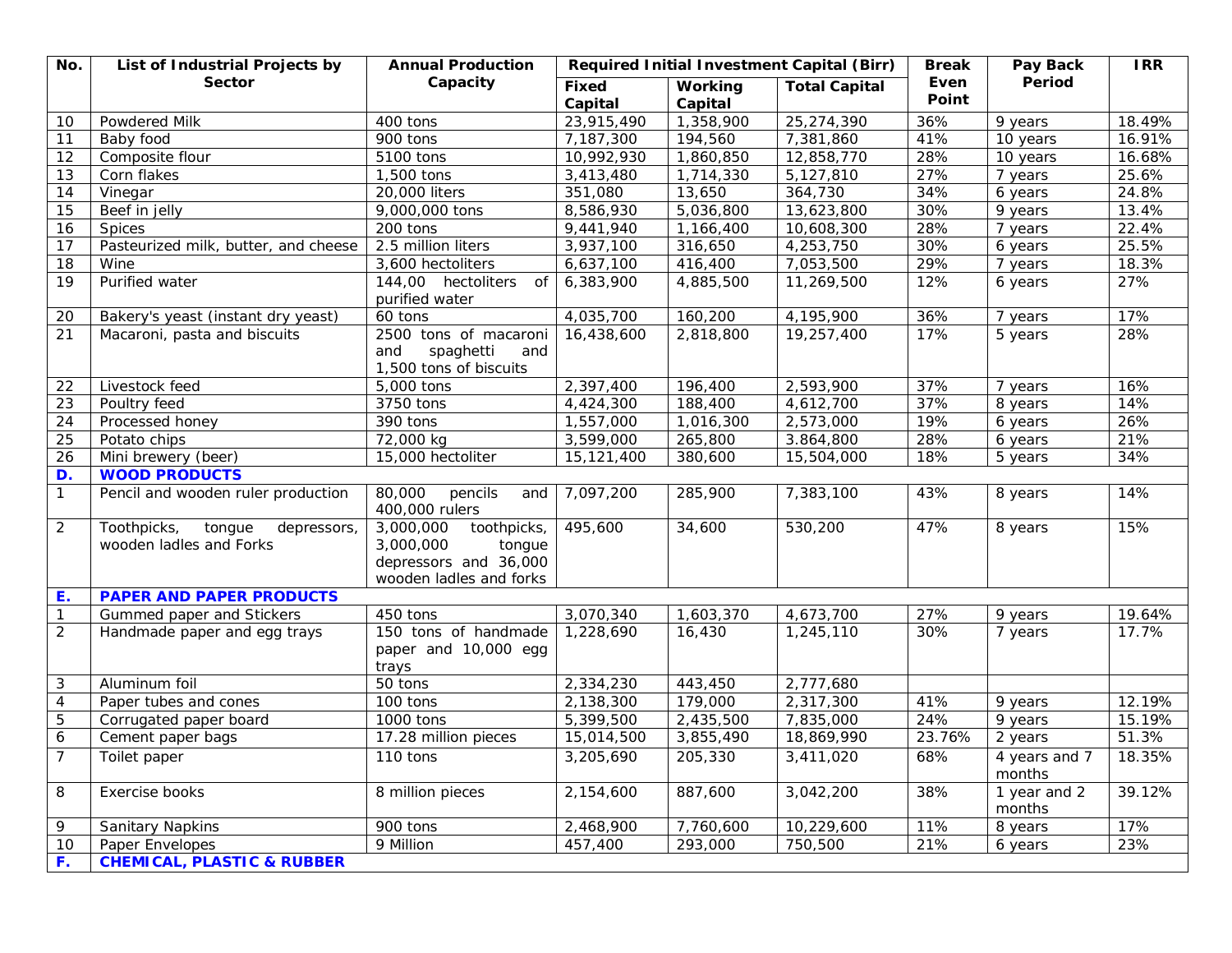| No.            | List of Industrial Projects by                     | <b>Annual Production</b>          | Required Initial Investment Capital (Birr) |                           |                          | <b>Break</b>  | Pay Back                | <b>IRR</b> |
|----------------|----------------------------------------------------|-----------------------------------|--------------------------------------------|---------------------------|--------------------------|---------------|-------------------------|------------|
|                | <b>Sector</b>                                      | Capacity                          | <b>Fixed</b><br>Capital                    | <b>Working</b><br>Capital | <b>Total Capital</b>     | Even<br>Point | Period                  |            |
| $\mathcal{I}$  | Plastic chairs, tables and stools                  | 50,000 pieces                     | 14,736,200                                 | 814,200                   | 15,550,400               | 33%           | 8 years                 | 18.51%     |
| $\mathfrak{2}$ | Plastic house hold goods                           | 100 tons                          | 5,078,000                                  | 353,200                   | 5,431,200                | 50%           | 9 years                 | 12.7%      |
| 3              | Varnish                                            | 200 tons                          | 2,942,200                                  | 519,000                   | 3,461,200                | 27%           | 8 years                 | 15.2%      |
| $\overline{4}$ | Plastic Gutters,<br>down<br>pipes<br>&<br>conduits | 450 tons                          | 11,016,890                                 | 2,274,320                 | 13,291,220               | 17%           | 5 years                 | 24.8%      |
| 5              | Melamine tableware                                 | 300 tons                          | 2,369,820                                  | 949,920                   | 3,319,700                | 19%           | 6 years                 | 25.9%      |
| 6              | Artificial Leather                                 | 1200 tons                         | 16, 108, 970                               | 2,541,820                 | 18,650,790               | 20%           | 5 years                 | 26.9%      |
| $\overline{7}$ | Plastic strips                                     | 450 tons                          | 1,910,270                                  | 3,011,890                 | 4,922,150                | 15%           | 9 years                 | 16.5%      |
| 8              | Hydrogen peroxide                                  | 500 tons                          | 11,026,300                                 | 588,600                   | 11,614,900               | 47%           | 9 years                 | 12.5%      |
| 9              | Rubber Stoppers                                    | 40 tons                           | 2,773,600                                  | 287,800                   | 3,061,400                | 34%           | 8 years                 | 14.7%      |
| 10             | Car batteries                                      | 50,000 pieces                     | 13,779,400                                 | 2,877,500                 | 16,656,900               | 14%           | 6 years                 | 26.7%      |
| 11             | Red Oxide paint                                    | 550,000 liters                    | 3,633,110                                  | 2,456,900                 | 6,090,00                 | 22%           | 6 years                 | 27.6%      |
| 12             | Masking and cellophane tape                        | 100 tons or 450,000m <sup>2</sup> | 4, 103, 700                                | 531,800                   | 4,635,500                | 405           | 8 years                 | 15.3%      |
| 13             | Automotive paint                                   | 150 tons                          | 4,476,760                                  | 805,520                   | 5,282,280                | 18%           | 5 years                 | 26.20%     |
| 14             | Chrome sulphate                                    | 200 tons                          | 7,978,500                                  | 459,400                   | 8,438,000                | 41%           | 9 years                 | 13.36%     |
| 15             | Sodium sulphate                                    | 400 tons                          | 7,871,700                                  | 188,500                   | 8,060,200                | 43%           | 8 years                 | 14.87%     |
| 16             | <b>Thinner</b>                                     | 100 tons                          | 1,220,500                                  | 139,700                   | 1,360,200                | 24%           | 8 years                 | 16.38%     |
| 17             | Oral rehydration salts (ORS)                       | 10 million packets                | 5,362,810                                  | 1,779,410                 | 7,142,220                | 21%           | 5 years                 | 32.89%     |
| 18             | Bees wax production                                | 120 tons                          | 2,931,040                                  | 401,820                   | 3,332,870                | 45%           | 10 years                | 15.84%     |
| 19             | Calcium carbide                                    | 550 tons                          | 7,982,400                                  | 138,010                   | 8,120,410                | 40%           | 9 years                 | 17%        |
| 20             | Distilled water                                    | 16,000 liters                     | 101,660                                    | 2,560                     | 104,220                  | 325           | 9 years                 | 17.2%      |
| 21             | Plastic zippers                                    | 8.7 million meters                | 12,846,250                                 | 1,038,820                 | 13,885,070               | 34%           | 8 years                 | 20.61%     |
| 22             | PVC floor tiles and coverings                      | 1000 tons                         | 7,955,970                                  | 1,524,570                 | 9,480,540                |               | 9 years                 | 18.41%     |
| 23             | Fertilizer from bone meal                          | 1800 tons                         | 9,049,520                                  | 654,310                   | 9,703,830                | 43%           | 11 years                | 15.41%     |
| 24             | Cement waterproofing compounds                     | 1000 tons                         | 4,290,000                                  | 637,610                   | 4,927,610                | 39%           | 10 years                | 16.21%     |
| 25             | Veterinary Medicine                                | 631 tons                          | 10,337,250                                 | 7,730,096                 | 18,060,210               | 16%           | 7 years                 | 23.8%      |
| 26             | Surgical gloves                                    | 60,000 kg                         | 7,273,160                                  | 758,280                   | 8,031,440                | 23%           | 6 years                 | 25.97%     |
| 27             | Sodium hypo chlorite                               | 500 tons                          | 4,484,880                                  | 57,160                    | 4,542,040                | 29%           | 7 years                 | 22.8%      |
| 28             | Caustic soda                                       | 10,000 tons                       | 31,694,130                                 | 1,422,310                 | 33,096,440               | 44%           | 7 years                 | 14.2%      |
| 29             | <b>Glucose Production</b>                          | 900 tons                          | 7,868,800                                  | 2,538,450                 | 10,407,260               | 39%           | 11 years                | 15.1%      |
| 30             | Automobile rubber parts                            | 55 tons                           | 9,070,700                                  | 300,300                   | $\overline{9}$ , 371,000 | 50%           | 9 years                 | 13.1%      |
| 31             | Glue production                                    | 2,000 tons                        | 7,751,860                                  | 4,650,700                 | 12,402,600               | 18%           | 7 years                 | 23.7%      |
| 32             | Shoe polish                                        | 25 tons                           | 1,003,503                                  | 77,978                    | 1,081,481                |               |                         |            |
| 33             | Polypropylene film bags                            | 2.43 million $m2$                 | 3,105,340                                  | 132,529                   | 3,237,869                |               |                         |            |
| 34             | Paint brushes (flat)                               | 800,000                           | 2,273,963                                  | 340,000                   | 2,613,963                |               |                         |            |
| 35             | Injection moulded plastic education<br>materials   | 2.5 million units                 | 2,641,200                                  | 477,167                   | 3,118,367                | 30.3%         | 3 years                 | 36%        |
| 36             | Sodium silicate                                    | 450 tons                          | 1,160,120                                  | 63,655                    | 1,223,775                |               |                         |            |
| 37             | Rubber moulding                                    | 140,000 pieces or 100<br>tons     | 4,517,812                                  | 252,554                   | 4,770,366                |               |                         |            |
| 38             | Non-soap detergent bars                            | 1980 tons                         | 3,556,810                                  | 1,691,100                 | 5,247,910                | 38.05%        | 2 years $& 5$<br>months | 32.55%     |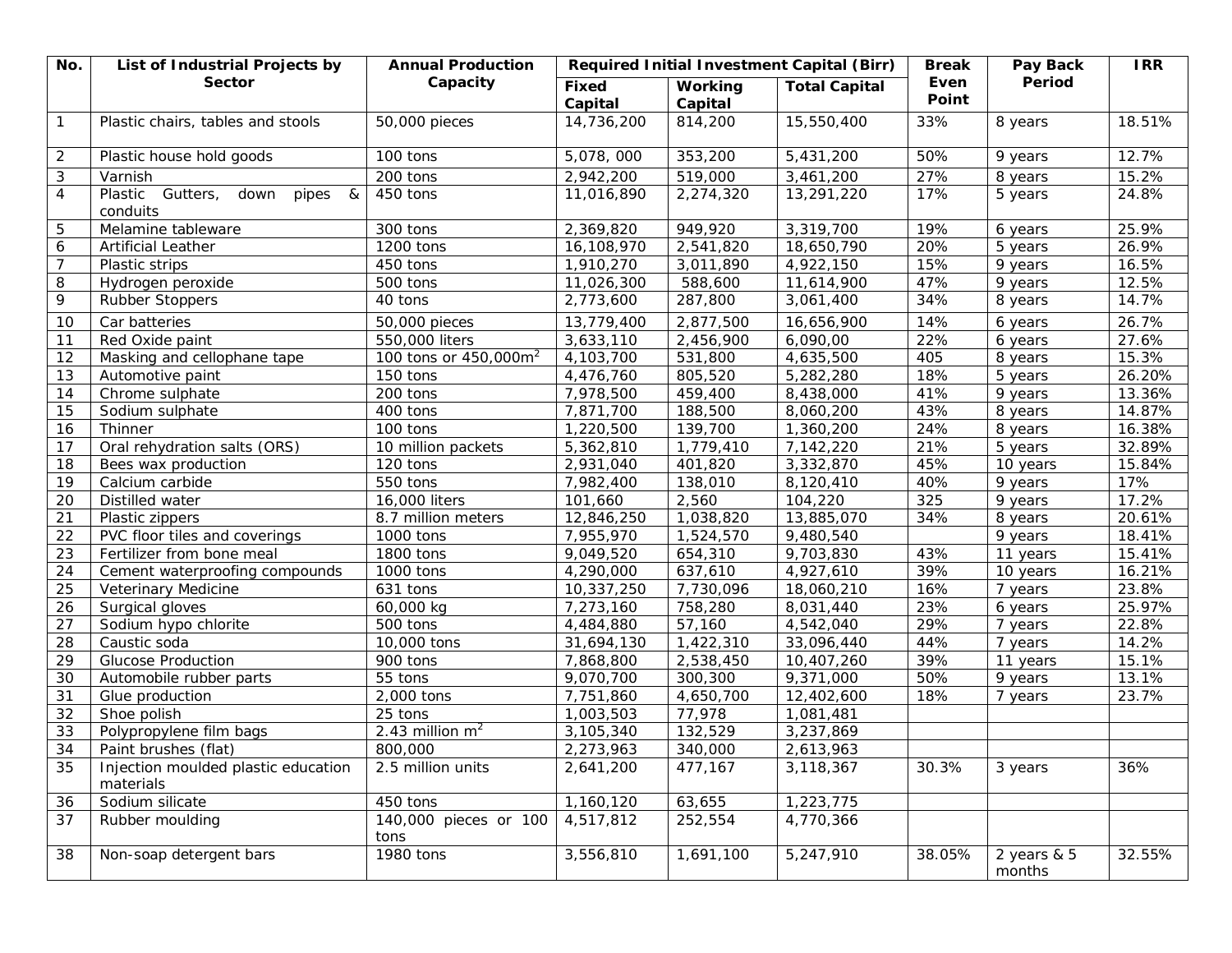| No.              | List of Industrial Projects by                   | <b>Annual Production</b>                                                                             |                         | Required Initial Investment Capital (Birr) | <b>Break</b>         | Pay Back      | <b>IRR</b> |        |
|------------------|--------------------------------------------------|------------------------------------------------------------------------------------------------------|-------------------------|--------------------------------------------|----------------------|---------------|------------|--------|
|                  | <b>Sector</b>                                    | Capacity                                                                                             | <b>Fixed</b><br>Capital | <b>Working</b><br>Capital                  | <b>Total Capital</b> | Even<br>Point | Period     |        |
| 39               | Electrical lights, switches and wall<br>sockets  | 1.15 million PCs                                                                                     | 1,996,550               | 208,250                                    | 2,204,800            |               |            |        |
| 40               | Plastic buttons                                  | 300,000 gross or about<br>200 tons                                                                   | 4,103,000               | 204,000                                    | 4,307,000            |               |            |        |
| 41               | Printing ink                                     | 50 tons                                                                                              | 860,390                 | 389,610                                    | 1,250,000            |               |            |        |
| 42               | Urea resin adhesive                              | 150 tons                                                                                             | 2,651,520               | 300,858                                    | 2,952,378            |               |            |        |
| 43               | Adhesive tape                                    | 5million $m^2$                                                                                       | 7,467,720               | 982,931                                    | 8,450,651            |               |            |        |
| 44               | Incenses sticks                                  | 400,000 packets                                                                                      | 151,600                 | 63440                                      | 215,000              | 16%           | 6 years    | 25%    |
| 45               | Insecticides, Herbicides and<br>Fungicides       | 1500 tons, (750 tons<br>are liquid and 750 tons<br>powder)                                           | 24,645,300              | 6,542,200                                  | 31, 87,500           | 19%           | 6 years    | 29%    |
| 46               | Cleaning powder                                  | 500 tons                                                                                             | 2,566,100               | 107,100                                    | 2, 673, 100          | 12%           | 5 years    | 35%    |
| 47               | Chlorine                                         | 2,000 tons                                                                                           | 21,461,300              | 671,700                                    | 22, 71,300           | 26%           | 6 years    | 23%    |
| 48               | Detergent powder                                 | 6000 tons                                                                                            | 16, 111, 700            | 13,914,600                                 | 30, 27,600           | 28%           | 8 years    | 19.6%  |
| 49               | Glycerin, hair oil, shampoo and<br>perfume       | 100 tons of glycerin, 10<br>tons to hair oil, 100<br>tons of shampoo and 50<br>tons of perfume       | 11,432,300              | 1,946,700                                  | 13, 78, 900          | 20%           | 5 years    | 29%    |
| 50               | Surgical adhesive tape                           | $300,000m^2$                                                                                         | 9,891,300               | 964,300                                    | 10, 55,600           |               |            |        |
| 51               | Medical syringe                                  | 18 Million                                                                                           | 15,320,100              | 947,000                                    | 16, 67, 100          | 20%           | 6 years    | 26%    |
| 52               | Gaskets and 'O' rings                            | 260 tons                                                                                             | 4,420,300               | 465,200                                    | 4, 889, 400.         | 29%           | 7 years    | 19%    |
| 53               | Albums, file covers, file folders and<br>wallets | 200,000<br>albums,<br>500,000<br>file<br>covers,<br>150,000<br>file<br>folders,<br>1,000,000 wallets | 10,535,000              | 1,265,700                                  | 11, 00,600.          | 19%           | 5 years    | 29%    |
| 54               | Flash light Torch                                | 300,000                                                                                              | 3,013,000               | 93,700                                     | 3, 106,800           | 38%           | 7 years    | 17%    |
| 55               | Slippers production                              | 2,000,000<br>pairs<br>0f<br>slippers                                                                 | 6,130,300               | 1,004,600                                  | 7, 134,800           | 19%           | 6 years    | 26%    |
| 56               | Rubber Soles and heels                           | 500,000 pairs                                                                                        | 6,764,100               | 622,800                                    | 7, 386, 900          | 19%           | 5 years    | 29%    |
| 57               | Polyurethane foam                                | 200,000 pieces                                                                                       | 25, 103, 500            | 2,788,800                                  | 27, 92,300           | 15%           | 5 years    | 33%    |
| 58               | Combs, hair brushes and hair grips               | 3 million combs, 1.5<br>million hair brushes and<br>1 million grips                                  | 5,187,600               | 398,000                                    | 5,585,500            | 13%           | 6 years    | 25%    |
| 59               | Plastic woven sacks                              | 6 million pieces                                                                                     | 12,671,400              | 1,506,300                                  | 14, 177, 700         | 25%           | 7 years    | 20%    |
| 60               | Nylon twin rope                                  | 300 tons                                                                                             | 4,464,,200              | 611,900                                    | 5, 076,000           | 17%           | 6 years    | 26%    |
| 61               | Feeding bottles and nipples                      | 10.5 million feeding<br>bottles and 5.25 million<br>nipples                                          | 5,053,400               | 2,282,400                                  | 7,335,800            | 12%           | 5 years    | 33%    |
| G.               | <b>NON METALLIC MINERAL</b>                      |                                                                                                      |                         |                                            |                      |               |            |        |
| $\mathcal{I}$    | Mosaic tiles                                     | 1500 tons                                                                                            | 7,632,840               | 313,060                                    | 7,945,900            | 21%           | 5 years    | 32.8%  |
| $\mathfrak{2}$   | Grinding wheels                                  | 200,000 pieces                                                                                       | 9,661,630               | 444,140                                    | 10, 105, 770         | 41%           | 10%        | 15.87% |
| 3                | Lime                                             | 20,000 tons                                                                                          | 12,898,000              | 1,383,510                                  | 14,283.690           | 27%           | 8 years    | 20.72% |
| $\boldsymbol{4}$ | Calcinated gypsum                                | 700 tons                                                                                             | 3,004,390               | 120,060                                    | 3,124,450            | 30%           | 6 years    | 21.82% |
| $\sqrt{5}$       | Cement tiles                                     | 65,000 $m^2$                                                                                         | 6,201,250               | 130,160                                    | 6,331,510            | 17%           | 5 years    | 30.19% |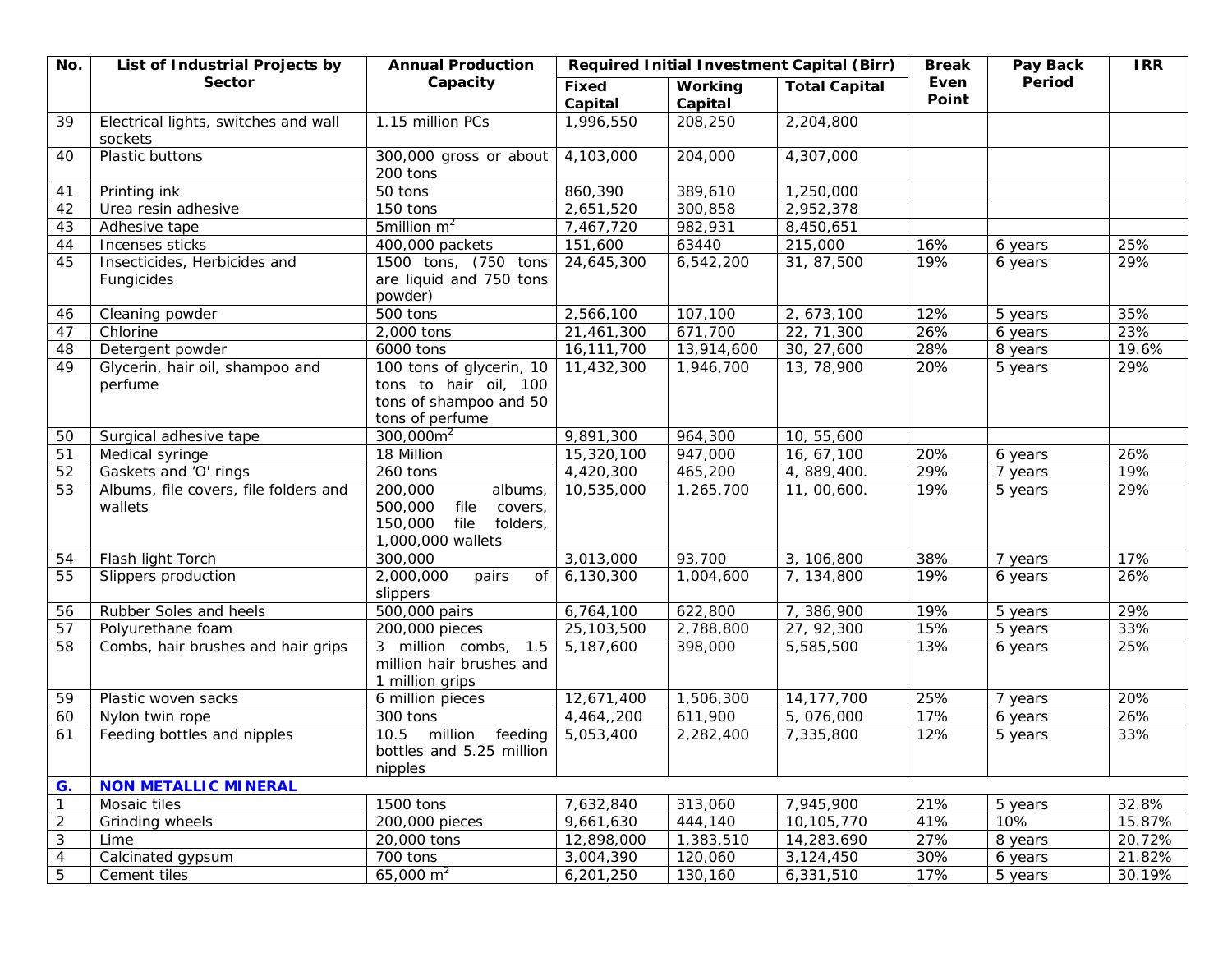| No.            | List of Industrial Projects by                                                 | <b>Annual Production</b>                                                   |                         |                           | Required Initial Investment Capital (Birr) | <b>Break</b>  | Pay Back<br>Period | <b>IRR</b> |
|----------------|--------------------------------------------------------------------------------|----------------------------------------------------------------------------|-------------------------|---------------------------|--------------------------------------------|---------------|--------------------|------------|
|                | <b>Sector</b>                                                                  | Capacity                                                                   | <b>Fixed</b><br>Capital | <b>Working</b><br>Capital | <b>Total Capital</b>                       | Even<br>Point |                    |            |
| 6              | Disk brake lining                                                              | 40,000 pieces or 5,800<br>kg                                               | 2,306,040               | 1,105,520                 | 3,411,560                                  | 29%           | 8 years            | 22.29%     |
| 7              | Refractory bricks                                                              | 2500 tons                                                                  | 33, 181, 160            | 470,650                   | 33,651,800                                 | 23%           | 5 years            | 33.9%      |
| 8              | Sheet glass                                                                    | 3000 tones                                                                 | 113,319,030             | 682,980                   | 114,002,010                                | 38%           | 6 years            | 19.74%     |
| 9              | Glass bottles and tumblers                                                     | 5.3 million tumblers and<br>1.9 million glass bottles                      | 33,530,580              | 1,222,080                 | 34,752,660                                 | 44%           | 10 years           | 15.66%     |
| 10             | Chalk                                                                          | 17.5 million of sticks,<br>58 ton of plaster or<br>Paris                   | 765,676                 | 146,781                   | 912,457                                    |               |                    |            |
| 11             | Plaster of Paris                                                               | 600 tons                                                                   | 6,341,460               | 197,650                   | 6,539,100                                  | 33%           | 8 years            | 13.4%      |
| 12             | Ceramic Sanitarywares                                                          | 940 tons                                                                   | 36,621,000              | 1,746,900                 | 38, 367, 900                               | 18%           | 5 years            | 29.64%     |
| 13             | Cement poles                                                                   | 3000                                                                       | 12,222,090              | 159,000                   | 12,381,100                                 | 32%           | 9 years            | 12.2%      |
| 14             | Roof Tiles from clay                                                           | 972,000                                                                    | 1,494,500               | 22,200                    | 1,516,700                                  | 16%           | 5 years            | 26%        |
| 15             | Gemstones                                                                      | 3,300 units                                                                | 1,804,000               | 72,700                    | $\overline{1,876,700}$                     | 32%           | 7 years            | 16%        |
| 16             | Ceramic table ware                                                             | 69212 dozen                                                                | 5,878,000               | 74,800                    | 5,952,800                                  | 46%           | 7 years            | 15%        |
| Н.             | <b>METAL AND ELECTRO MECHANICAL</b>                                            |                                                                            |                         |                           |                                            |               |                    |            |
| $\mathcal{I}$  | Springs and coils                                                              | 1000 tons                                                                  | 19, 193, 620            | 2,172,640                 | 21,366,260                                 | 26%           | 7 years            | 24.66%     |
| $\overline{2}$ | Radiators, fuel tanks and silencers                                            | radiator,<br>2000<br>3000<br>tank<br>4000<br>fuel<br>$\alpha$<br>silencers | 3,126,150               | 1,415,150                 | 4,541,300                                  | 26%           | 10 years           | 19.2%      |
| 3              | Cans for Packing                                                               | 10 million                                                                 | 10,795,590              | 1,535,770                 | 12,331,360                                 | 34%           | 9 years            | 18.83%     |
| $\overline{4}$ | Aluminum frame and profiles                                                    | 240 tons                                                                   | 8,775,750               | 811,360                   | 9,587,110                                  | 29%           | 7 years            | 21.93%     |
| $\sqrt{5}$     | Saw blades                                                                     | 225 tons                                                                   | 4,989,500               | 436,350                   | 5,425,850                                  | 20%           | 4 years            | 35.51%     |
| 6              | Hand pumps                                                                     | 8,500 pieces                                                               | 3,214,060               | 820,830                   | 4,034,890                                  | 21%           | 5 years            | 30.7%      |
| 7              | Pipe fittings and valves                                                       | 350 tons                                                                   | 6,093,510               | 406,240                   | 6,500,340                                  | 45%           | 7 years            | 14.22%     |
| 8              | Sliding doors and folding gates                                                | 300 metric tones                                                           | 1,488,880               | 327,200                   | 1,816,080                                  | 42%           | 12 years           | 14.95%     |
| 9              | Small<br>automotive<br>parts<br>or<br>accessories                              | 150 tons                                                                   | 3,267,790               | 213,690                   | 3,481,480                                  | 39%           | 11 years           | 15.35%     |
| 10             | Tubes and pipes                                                                | 3000 tons                                                                  | 6,203,070               | 2,876,060                 | 9,079,130                                  | 30%           | 11 years           | 15.65%     |
| 11             | <b>Brass hardware</b>                                                          | 50 tons                                                                    | 1,812,240               | 621,180                   | 2,433,380                                  | 32%           | 8 years            | 20.49%     |
| 12             | Simple workshop machines (bench<br>grinder, hand drill and electric<br>cutter) | 825 pieces                                                                 | 1,782,100               | 244,700                   | 2,026,800                                  | 50%           | 8 years            | 14.25%     |
| 13             | Filter element for Vehicles                                                    | 50,000 pieces                                                              | 4,061,910               | 1,220,300                 | 5,282,200                                  | 32%           | 7 years            | 22.82%     |
| 14             | Hospital beds, stretchers and wheel<br>chairs                                  | 570 pieces                                                                 | 1,527,700               | 106,900                   | 1,634,70                                   | 48%           | 9 years            | 13.4%      |
| 15             | Radio set assembly                                                             | 20,000 PCs                                                                 | 2,238,200               | 278,300                   | 2,516,500                                  | 38%           | 7 years            | 17.5%      |
| 16             | Sprinklers                                                                     | 6000 units                                                                 | 3,064,190               | 488,900                   | 3,553,100                                  | 21%           | 5 years            | 28.3%      |
| 17             | Snap fasteners and metallic buttons                                            | 2,160,000 pieces                                                           | 3,454,800               | 47,600                    | 3,502,400                                  | 51%           | 8 years            | 14%        |
| 18             | Aluminum wares (milk Container,<br>cream churners and cookingware)             | 120, 000 pieces                                                            | 4,427,300               | 617,400                   | 5,044,700                                  | 20%           | 6 years            | 27.7%      |
| 19             | Shock absorbers                                                                | 120,000 pieces                                                             | 16,473,200              | 3,493,800                 | 19,967,000                                 | 27%           | 7 years            | 22.66%     |
| 20             | Hand and machine sewing needles                                                | 35 million pieces                                                          | 5,739,300               | 166,200                   | 5,905,500                                  | 22%           | 5 years            | 27.68%     |